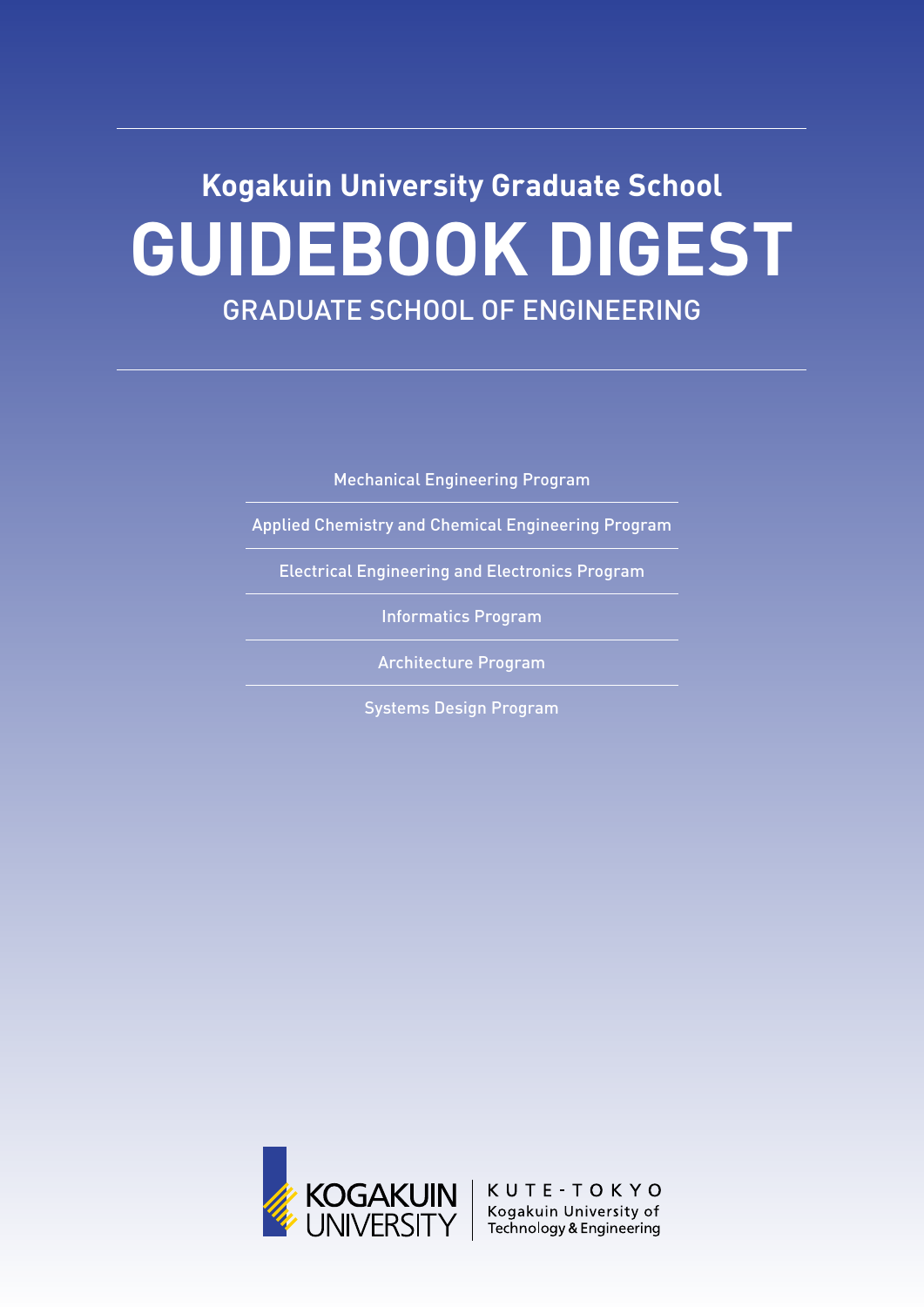#### **Educational and Research Goals**

The ultimate goal of Kogakuin University's Graduate School of Engineering is to contribute to human society by conducting creative, high-level research. It also aims to foster engineers and researchers who possess deep knowledge and applicable skills pertaining to the principles and rules in their fields and base their decisions on interdisciplinary perspectives. With that in mind, the master's programs provide the courses to train engineers and researchers in the specialized branch of knowledge. Furthermore, the doctoral programs give engineers and researchers the high degree of specialization to be able to break new ground in cutting-edge research fields.

### **Outline**

#### **Graduate School of Engineering**

Kogakuin University's Graduate School of Engineering established a master's program in April 1964 and a doctoral program in April 1966 for the purposes of researching and teaching theories and applications in the engineering fields, based on the foundations of undergraduate education. In 1977, the graduate school's regulations was changed, and these programs were unified under one administration. The master's programs are generally two years long while the doctoral programs are three. The graduate school offers education and research through its six programs—based on several departments in the respective faculty/school of advanced engineering, engineering, architecture, and informatics—and we have assembled a diverse faculty team that covers various specialized fields in broad disciplines.

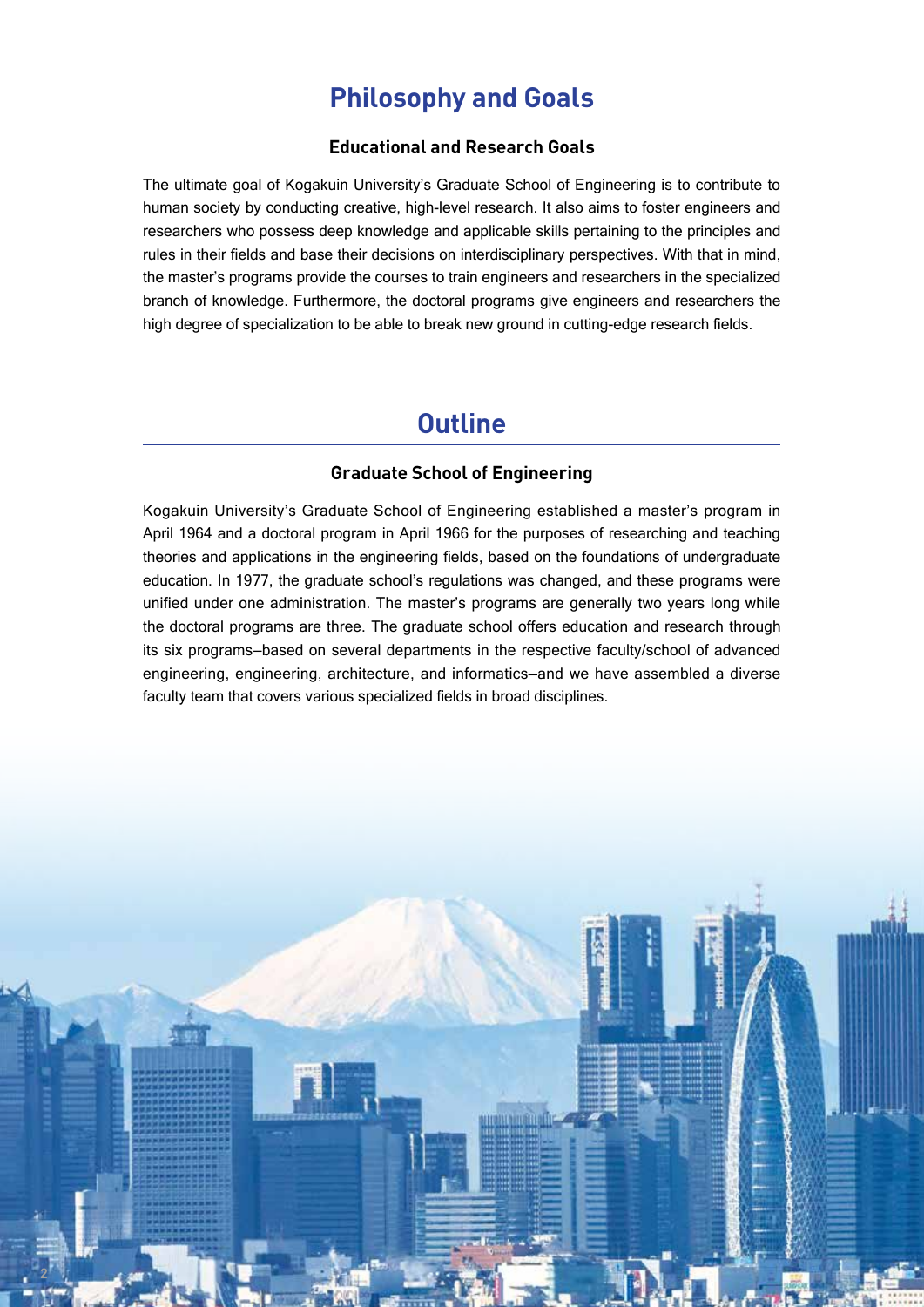#### **Diverse Faculty and Meticulous Guidance**

Our diverse faculty use their rich experience to provide an advanced and comprehensive education in every major and class subject. The university also has the sophisticated measurement equipment and instruments required for cutting-edge research, creating an extraordinary research environment where students and faculty members perform research activities together every day. Our multiple faculty advisor system also provides meticulous guidance in terms of both studies and research.

#### **Reasonable Tuition and the TA Program**

Kogakuin University Graduate School's tuition is set lower than that of other graduate schools to provide educational opportunities to a wider range of people with a passion for learning. We also have a TA (teaching assistant) program in which graduate students support the teaching staff in undergraduate classes, allowing grad students to experience a teaching environment and receive an allowance that reduces their financial burden.

#### **Excellent Research Environment**

When we think about the essence of science and technology, training sophisticated engineers without research is inconceivable. The faculty at our graduate school is constantly engaged in diverse research activities together with students at our excellent research facilities, which include the sophisticated measurement devices and equipment required for cutting-edge research.



KOGAKUIN UNIVERSITY GRADUATE SCHOOL OF ENGINEERING 2022 **3**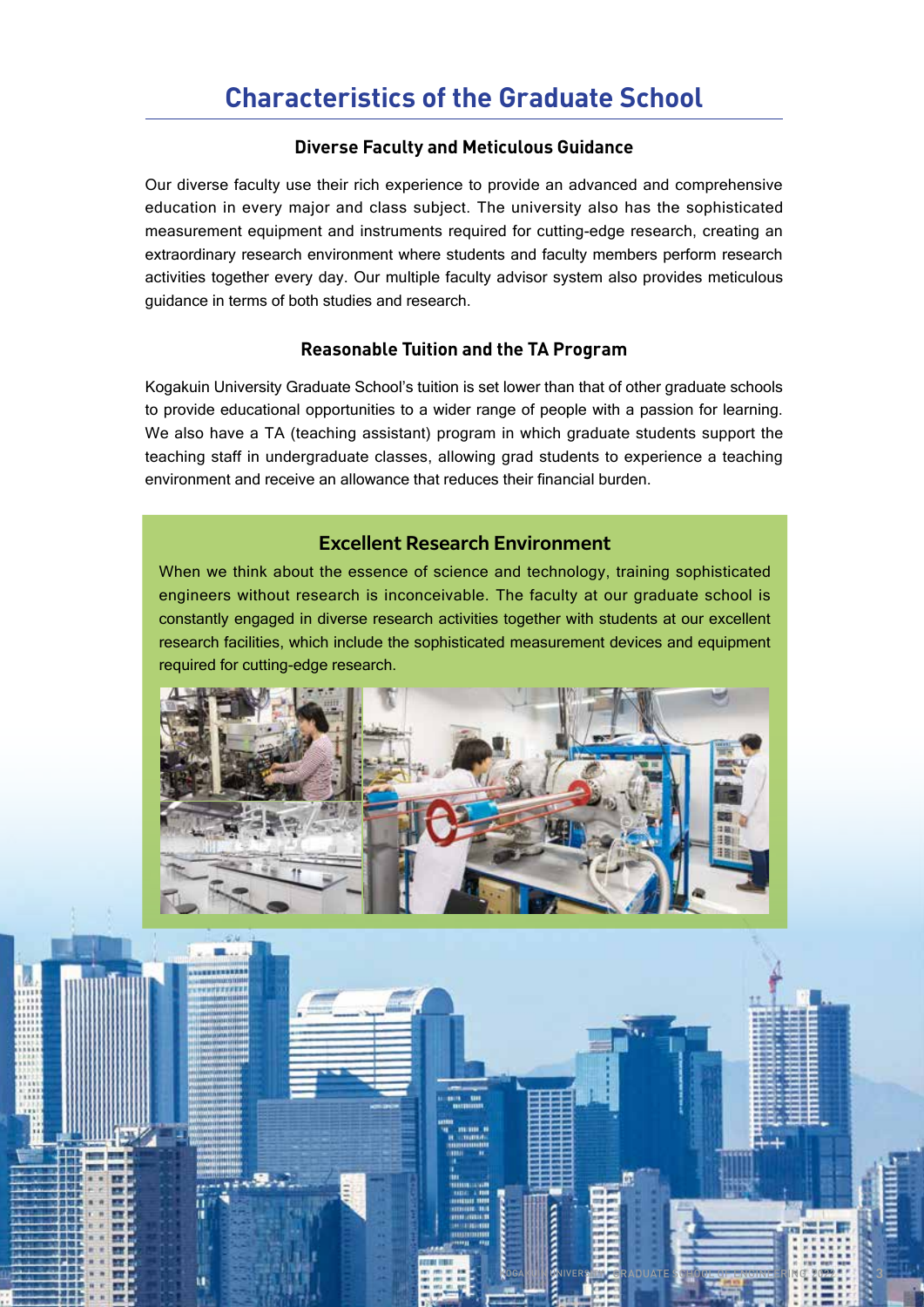

## **Mechanical Engineering Program**

**Master's Doctoral**

### **Educational and Research Goals**

This major's educational and research objective is to foster engineers and researchers with a broad perspective who can work independently and internationally. They accomplish this through acquiring more advanced and integrated knowledge and skills after first gaining sufficient knowledge in the basic fields of mechanical engineering, including energy engineering, materials and processing engineering, design engineering, measurement control and robotics, and systems engineering.

| <b>Energy engineering</b>                                                                                                                                                                                                                                                                                                                                                                                                                                                                                                                  | <b>Materials and process</b><br>engineering                                                                                                                                                                                                                                                            | <b>Design engineering</b>                                                                                                                                                                                                                                                                                                                                                                                                                                                         | <b>Measurement control</b><br>and robotics                                                                                                                                                                                  | <b>Systems engineering</b>                                                                                                                                                                                                                                                                                                                                                                                                                               |
|--------------------------------------------------------------------------------------------------------------------------------------------------------------------------------------------------------------------------------------------------------------------------------------------------------------------------------------------------------------------------------------------------------------------------------------------------------------------------------------------------------------------------------------------|--------------------------------------------------------------------------------------------------------------------------------------------------------------------------------------------------------------------------------------------------------------------------------------------------------|-----------------------------------------------------------------------------------------------------------------------------------------------------------------------------------------------------------------------------------------------------------------------------------------------------------------------------------------------------------------------------------------------------------------------------------------------------------------------------------|-----------------------------------------------------------------------------------------------------------------------------------------------------------------------------------------------------------------------------|----------------------------------------------------------------------------------------------------------------------------------------------------------------------------------------------------------------------------------------------------------------------------------------------------------------------------------------------------------------------------------------------------------------------------------------------------------|
| • Aerodynamic<br>characteristics of<br>soccer balls<br>• Plant-based fuels<br>and abnormal<br>combustion in heat<br>engines<br>● Study on flow<br>instabilities in axial-<br>flow<br>● Study on amount<br>of heat transfer<br>through boiling and<br>condensation<br>● Biomass fuel<br>processing<br>through thermal<br>decomposition<br>reaction<br>● Hydrogen fuel<br>system for fuel cell<br>• Development of<br>contactless fluid<br>control technology<br>● Study on next-<br>generation<br>aircraft and Mars<br>exploration aircraft | • Development of<br>tribomaterial with<br>CFRP<br>● Manufacturing and<br>shaping of metal<br>foam<br>• Precision forging<br>and rolling<br>processing of parts<br>of complex shapes<br>• Precision processing<br>of 3D fine shapes<br>● Study on highly<br>efficient method of<br>functional materials | ● Analysis of impact<br>on human heads<br>● Development of<br>highly reliable<br>joint of different<br>materials<br>● High performance<br>design for medical<br>implant devices, etc.<br>● Reduction of<br>mechanical vibration<br>and noise<br>● Prediction of sound<br>absorption rate and<br>design of sound<br>absorbing materials<br>● Evaluation on<br>impact and dynamic<br>behavior on sports<br>equipment<br>● Speakers that<br>deliver sound only in<br>close proximity | • Growing humanoid<br>robots<br>● Robust adaptive<br>control theory<br>● Enrich your life with<br>smart devices<br>• Control of artificial<br>heart rate<br>● Development of<br>communication<br>system of rescue<br>robots | ● Study on insect<br>model micro-robots<br>● Electronic stability<br>control in cornering<br>● Effect of dynamic<br>stimulation on<br>differentiation of<br>myocytes<br>● Study on<br>microscopic work<br>support systems<br>● Markerless motion<br>capture method<br>• Planning and<br>evaluation of<br>integrated transport<br>systems<br>● Microfluidic cell<br>culture technology<br>● Development of<br>interfaces for self-<br>driving automobiles |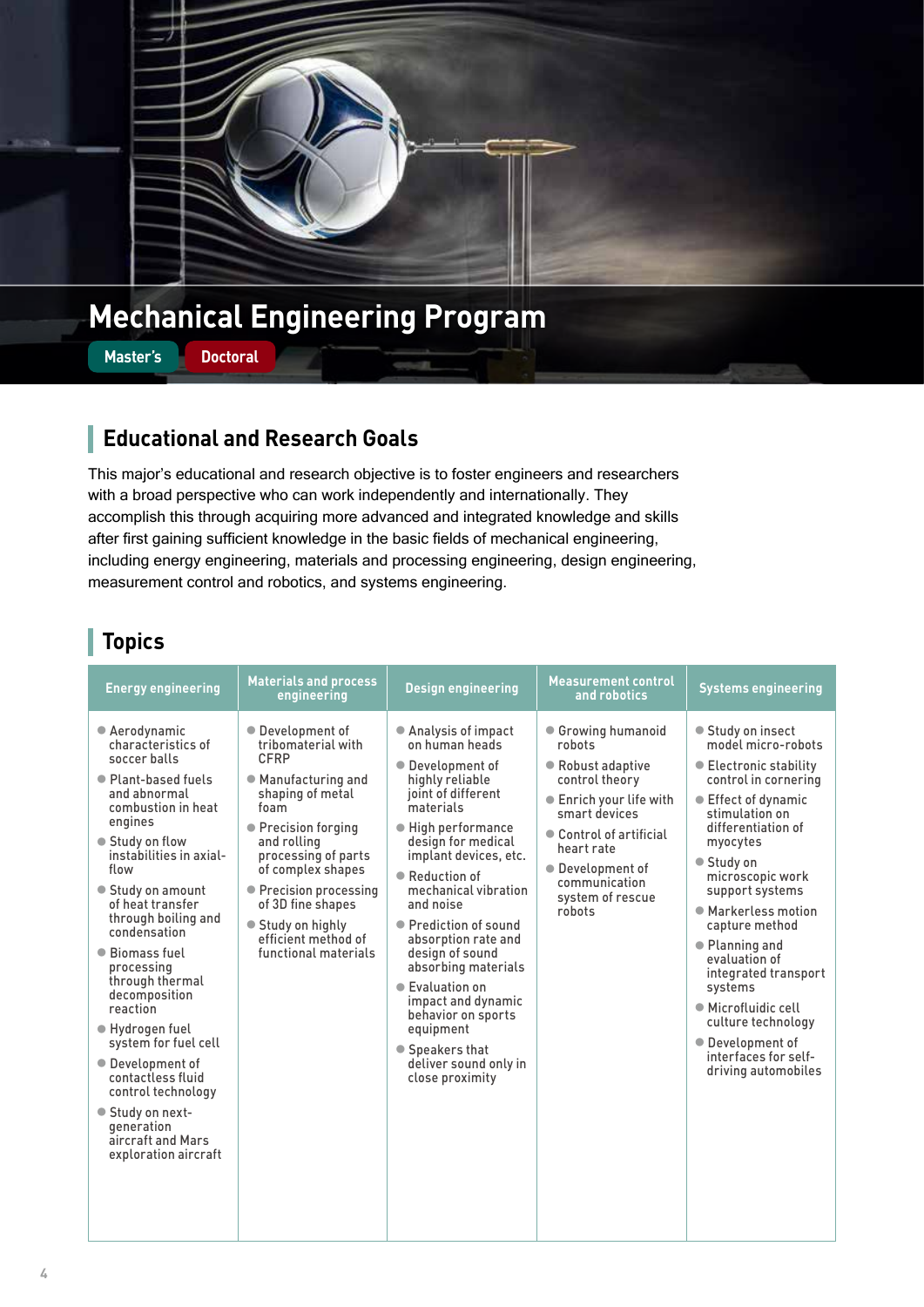

## **Applied Chemistry and Chemical Engineering Program**

**Master's Doctoral**

### **Educational and Research Goals**

This major's educational and research objective is to foster engineers and researchers who can take on challenges that go beyond the conventional fields of specialization to provide chemistry-based solutions to pivotal issues that enrich human life. That includes areas such as advanced material conversion technology, advancement of biotechnology necessary for the fields of life science, medicine, and food, development of environment-friendly materials, resource- and energy-saving technology, and creation of environmental systems for coexistence with natural ecosystems.

| Life sciences                                                                                                                                                                                                                                                                                                                                                                                                                                                                                                                                                                                                                                               | <b>Organic chemistry</b>                                                                                                                                                                                                                                                                                                                                                                                                                                                                                                                                                                                                                                                                                                                                                                           | <b>Inorganic chemistry and</b><br>metals                                                                                                                                                                                                                                                                                                                                                                                                                                                                                                                                                                                                                                      | <b>Environment and systems</b>                                                                                                                                                                                                                                                                                                                                                                                                                                                                                                                                                                                                                                                                                                                                                                                                                  |
|-------------------------------------------------------------------------------------------------------------------------------------------------------------------------------------------------------------------------------------------------------------------------------------------------------------------------------------------------------------------------------------------------------------------------------------------------------------------------------------------------------------------------------------------------------------------------------------------------------------------------------------------------------------|----------------------------------------------------------------------------------------------------------------------------------------------------------------------------------------------------------------------------------------------------------------------------------------------------------------------------------------------------------------------------------------------------------------------------------------------------------------------------------------------------------------------------------------------------------------------------------------------------------------------------------------------------------------------------------------------------------------------------------------------------------------------------------------------------|-------------------------------------------------------------------------------------------------------------------------------------------------------------------------------------------------------------------------------------------------------------------------------------------------------------------------------------------------------------------------------------------------------------------------------------------------------------------------------------------------------------------------------------------------------------------------------------------------------------------------------------------------------------------------------|-------------------------------------------------------------------------------------------------------------------------------------------------------------------------------------------------------------------------------------------------------------------------------------------------------------------------------------------------------------------------------------------------------------------------------------------------------------------------------------------------------------------------------------------------------------------------------------------------------------------------------------------------------------------------------------------------------------------------------------------------------------------------------------------------------------------------------------------------|
| ● Culture of HUVEC cells on<br>type IV collagen aggregates<br>while maintaining their<br>differentiated state<br>● Cell culture using collagen<br>fibrils from sea cucumber<br>• Production of useful<br>materials and biofuel by<br>aerial microalgae through<br>photosynthetic CO2 fixation<br>• Development of<br>environmental<br>remediation systems by<br>microorganisms<br>● Biomedical importance of<br>mammalian chitinases<br>● Structure-function<br>relationship for hydrolytic<br>enzymes<br>• Chemical analysis and<br>characterization on flavor<br>of foods<br>● Molecular analysis of the<br>regulation of nitrogen<br>metabolism in plant | $\bullet$ Synthesis of polycyclic<br>natural products based on<br>the new tandem-cyclization<br>that we originally<br>developed<br>● Synthesis of macrolide<br>antibiotics based on acyclic<br>stereocontrol methods<br>$\bullet$ Medicinal chemistry<br>programs focused on<br>kynurenine pathway, signal<br>transduction, DNA repair<br>system<br>Identification of novel drug<br>targets based on chemical<br>biology<br>● Higher order structure<br>changes of rubber<br>materials under the high<br>pressure hydrogen gas<br>exposure<br>● High thermal conductivity<br>polymers, liquid crystal<br>polymers<br>● Development of repeatable<br>adhesion system by using<br>polymer brush thin films<br>● Antifouling surface<br>developed by amino acid-<br>based polyzwitterionic<br>brushes | ● Structure and properties<br>of glass/ceramics<br>• Development of superionic<br>conducting glass-ceramics<br>• Anodization of valve metals<br>and functionalization of<br>anodic oxide films<br>● Nano/micro fabrication of<br>semiconductors based on<br>wet process<br>● Fabrication of photovoltaic<br>and conductive thin films<br>• Fabrication of thin-film<br>lithium-ion-battery<br>• Catalytic performance of<br>supported metal catalyst<br>• Characterization of<br>supported metal by means<br>of X-ray absorption fine<br>structure<br>• Manipulation using<br>nanopipettes<br>● Manipulated single<br>molecules on surfaces with<br>scanning probe microscope | • Development of water<br>treatment systems with<br>membranes<br>• Development of membrane<br>bio reactor<br>• Abatement of VOCs<br>and ultrafine particles<br>in surroundings using<br>ultrasonic atomization<br>• Development of air filter<br>with high performance<br>long-lasting filter material<br>● Electrochemical studies<br>on ozone water production<br>system and development of<br>gas-liquid mixing system<br>● Modeling and development<br>of Li-air battery materials<br>● Modeling and development<br>of Li-air battery materials<br>● Silica membranes for gas<br>separation and membrane<br>reactors for hydrogen<br>production<br>• A simple bioassay using<br>fluorescent materials and<br>Daphnia magna<br>• Research of material for<br>high performance storage<br>batteries with high capacity<br>and superior safety |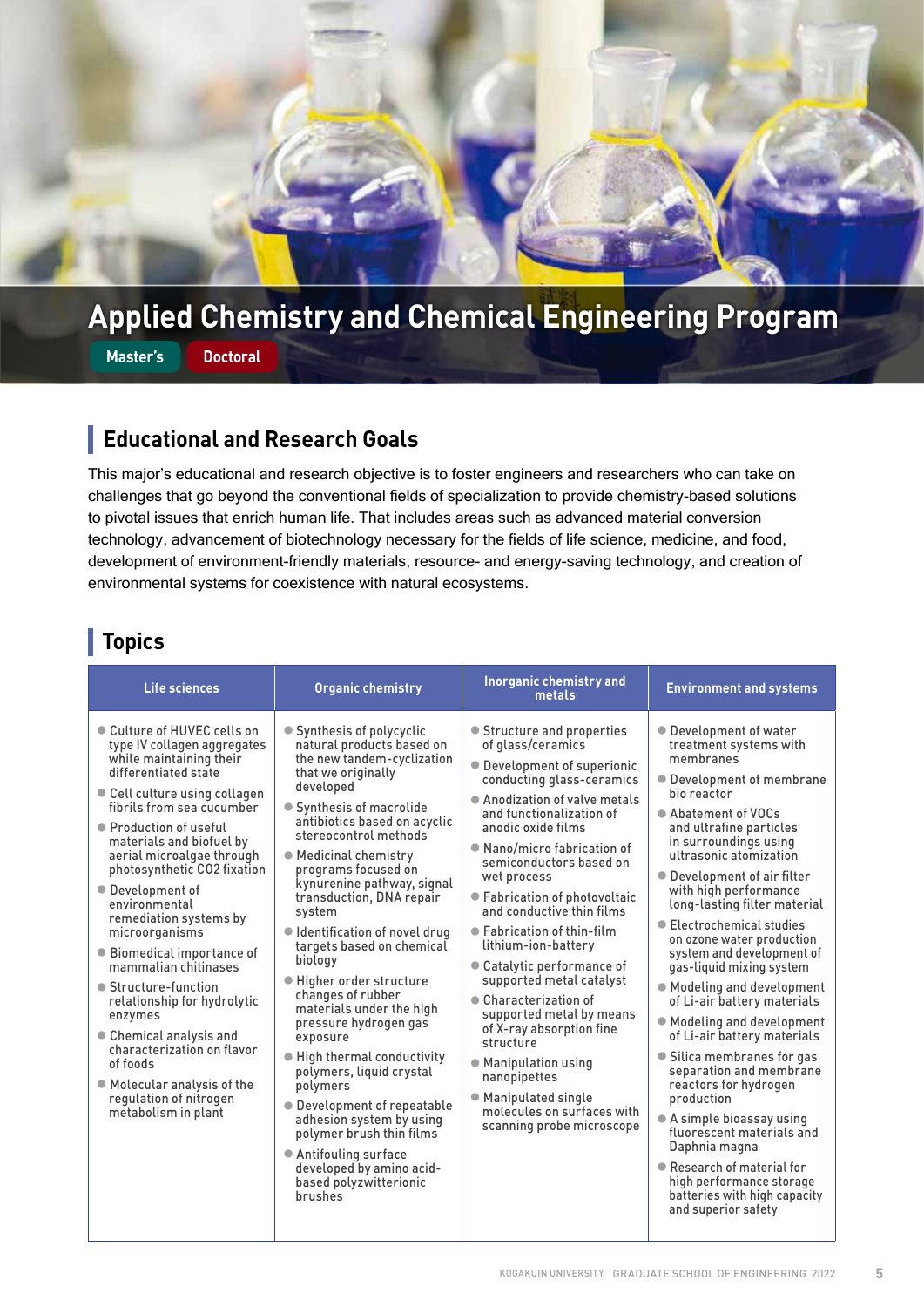

#### ı **Educational and Research Goals**

This major's educational and research objective is to foster engineers and researchers that emphasize research using their ability to think for themselves and discover and solve problems. It also focuses on enhancing their knowledge of advanced, specialized fields that society requires, such as fundamental and elemental technologies related to electric energy systems, ecology, and IT.

| <b>Energy conversion</b>                                                                                                                                                                         | <b>Measurement and control</b>                                                                                                                                                                                          | <b>Information and</b><br>communication                                                                                                                                                 | <b>Electronic devices</b>                                                                                                                                                                                                                       |
|--------------------------------------------------------------------------------------------------------------------------------------------------------------------------------------------------|-------------------------------------------------------------------------------------------------------------------------------------------------------------------------------------------------------------------------|-----------------------------------------------------------------------------------------------------------------------------------------------------------------------------------------|-------------------------------------------------------------------------------------------------------------------------------------------------------------------------------------------------------------------------------------------------|
| ● Traffic system control<br>● Electric rail systems and<br>operation control<br>● New motor, non-contact<br>support<br>New solar cell<br>$\bullet$ Electric power systems for<br>decarbonization | • Superconductor evaluation<br>and non-contact<br>measurement<br>● Robot development<br>• Nano-level measurement<br>● Bio and vital information<br>$\bullet$ Visible light<br>communication and optical<br>transmission | ● Optical and wireless<br>network<br>• Network computing<br>• Communication software<br>• Al picture recognition<br>Information search on the<br>Internet<br>• Coding and error control | ● Various displays<br>● Semiconductor materials<br>• Organic materials<br>• Light source for<br>communication<br>● Environmental cleaning<br>materials<br>• Magnetism applications<br>● Functional thin films, thin<br>film device applications |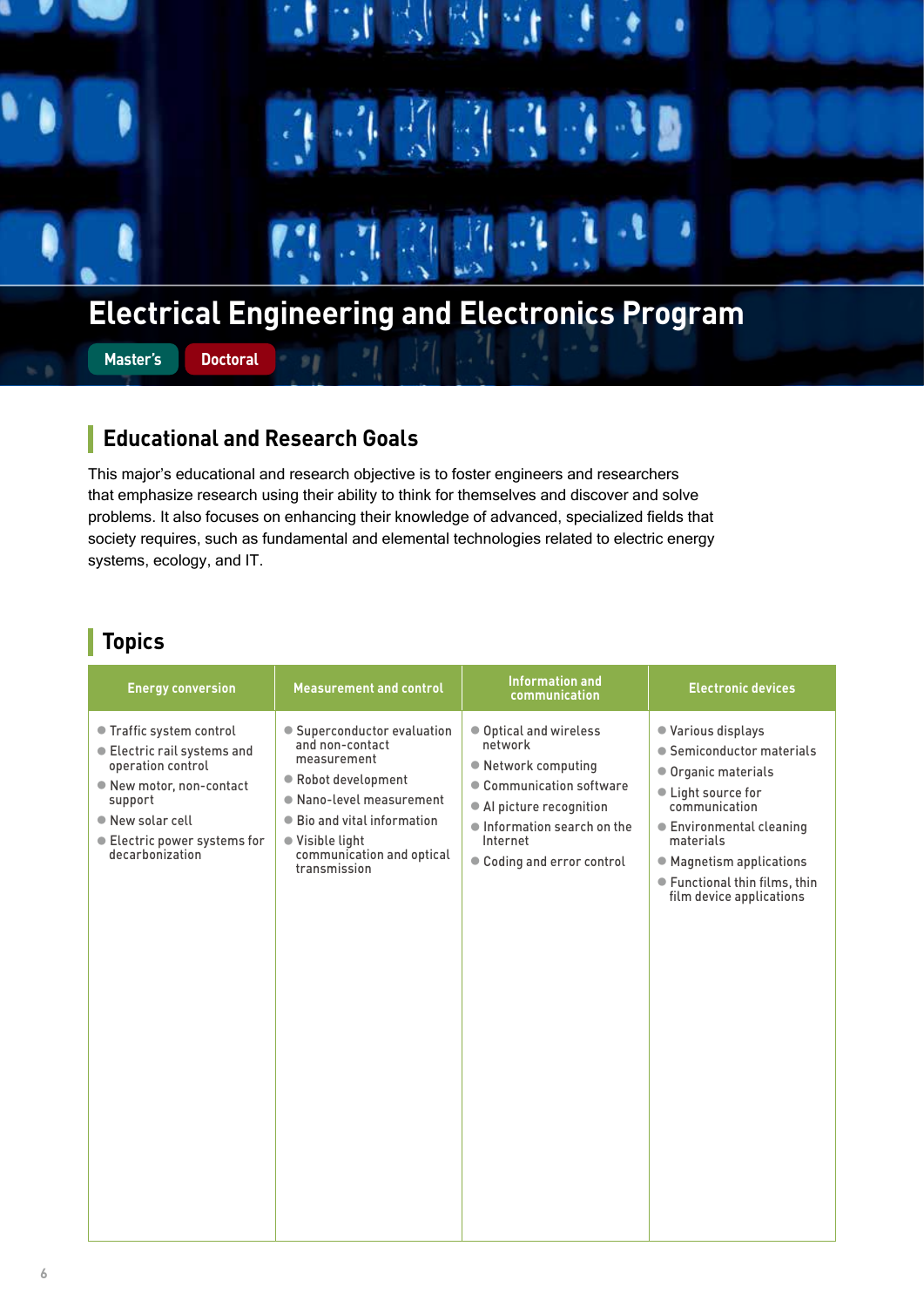

#### **Educational and Research Goals** I

This major's educational and research objective is to foster engineers and researchers that can cover a wide range of fields from hardware to software based on five pillars—fundamentals, engineering, social sciences, fusion/interdisciplinary areas, and unexplored fields—rather than treating information merely as an element of engineering.

| <b>Basic studies</b>                                                                                                                                                                                                 | <b>Engineering</b>                                                                                                                                                                              | <b>Social science</b>                                                                                                                                                              | <b>Interdisciplinary fields</b>                                                                                                                                                                                      | <b>Unexplored fields</b>                                                                                                                                                                                                                                   |
|----------------------------------------------------------------------------------------------------------------------------------------------------------------------------------------------------------------------|-------------------------------------------------------------------------------------------------------------------------------------------------------------------------------------------------|------------------------------------------------------------------------------------------------------------------------------------------------------------------------------------|----------------------------------------------------------------------------------------------------------------------------------------------------------------------------------------------------------------------|------------------------------------------------------------------------------------------------------------------------------------------------------------------------------------------------------------------------------------------------------------|
| • Numerical<br>computing<br>● Parallel processing<br>● Numerical analysis<br>Control system<br>design<br>● Mathematical<br>programming<br>• Algorithms<br>● Software<br>engineering<br>● Requirements<br>engineering | • Acoustic processing<br>● Music information<br>processing<br>● Security<br>Image processing<br>● Media processing<br>● Mathematical<br>analysis<br>● Sensor data analysis<br>• Learning theory | ● Management<br>informatics<br>• Corporate<br>information system<br>● Marketing<br>• Cyber security<br>● Physical security<br>● Safety system<br>Information security<br>education | · Human interface<br>● Natural language<br>processing<br>● Multimodal<br>processing<br>• Database<br>Information contents<br>design<br>● Sensibility interface<br>· Human interaction<br>$\bullet$ Interactive media | $\bullet$ Intellectual<br>information<br>processing<br>● Biological<br>information<br>processing<br>• Signal processing<br>● Visual information<br>processing<br>● Psychophysics<br>lnformation<br>visualization<br>• Data mining<br>● Bayesian statistics |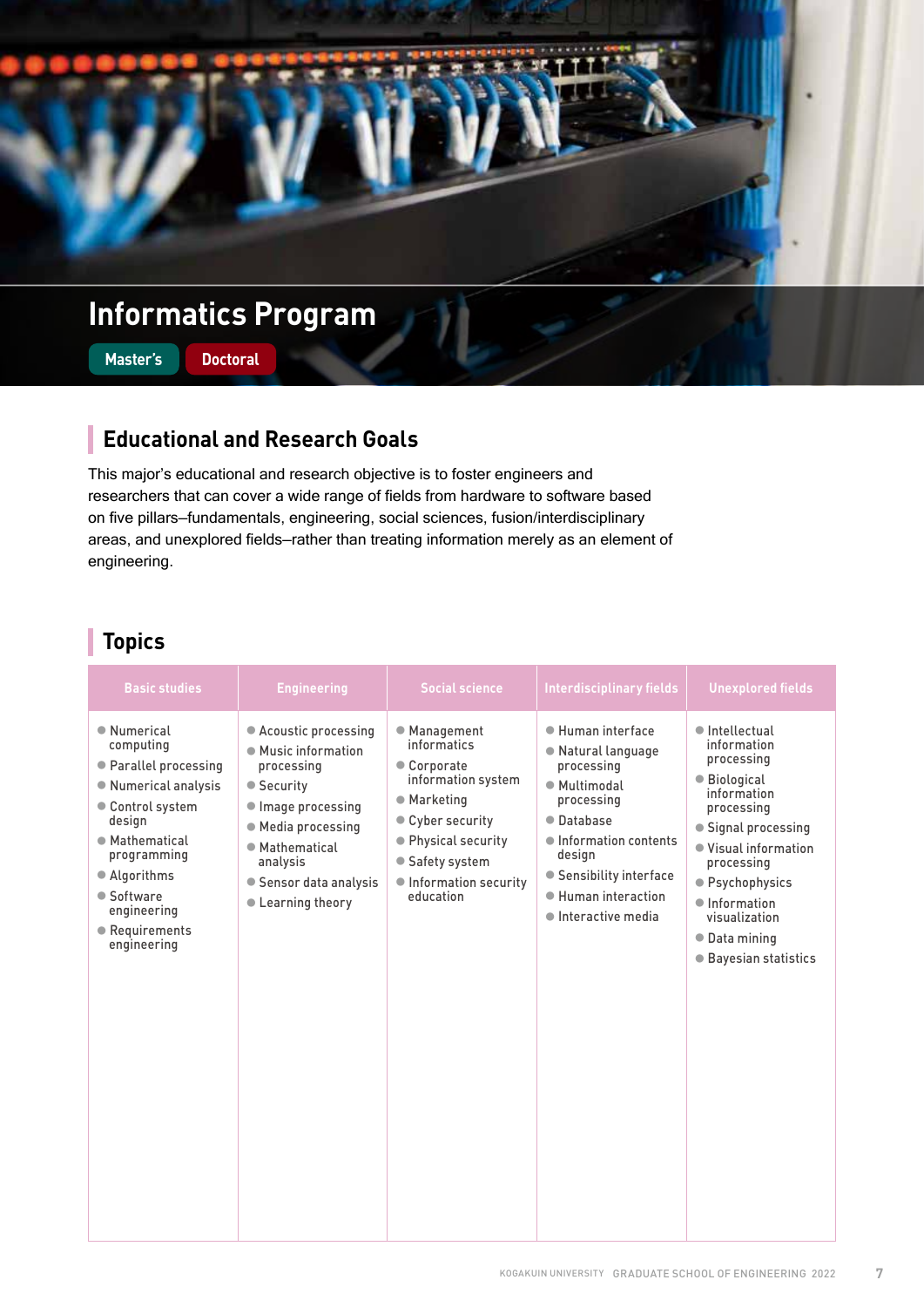

**Master's Doctoral**

#### **Educational and Research Goals**

This major's educational and research objective is to foster architects, engineers and researchers with international and practical skills that also possess the broad perspective and advanced, specialized knowledge and skills in architecture necessary to solve problems and issues related to the declining birthrate, aging society, information society, internationalization, and ethical concerns of architectural engineers.

|                                                                                                                                                                                                                                                                                                                                                                                          | <b>Design planning</b>                                                                                                                                                                                                                                                                                                                                                                                              |                                                                                                                                                                                                                                                                                                                                            |                                                                                                                                                                                                                                                                                                                           | <b>Technology</b>                                                                                                                                                                                                                                                      |                                                                                                                                                                                                                 |                                                                                                                                                                                                                                                                                                                                                                                                                                                                                                                                                     |
|------------------------------------------------------------------------------------------------------------------------------------------------------------------------------------------------------------------------------------------------------------------------------------------------------------------------------------------------------------------------------------------|---------------------------------------------------------------------------------------------------------------------------------------------------------------------------------------------------------------------------------------------------------------------------------------------------------------------------------------------------------------------------------------------------------------------|--------------------------------------------------------------------------------------------------------------------------------------------------------------------------------------------------------------------------------------------------------------------------------------------------------------------------------------------|---------------------------------------------------------------------------------------------------------------------------------------------------------------------------------------------------------------------------------------------------------------------------------------------------------------------------|------------------------------------------------------------------------------------------------------------------------------------------------------------------------------------------------------------------------------------------------------------------------|-----------------------------------------------------------------------------------------------------------------------------------------------------------------------------------------------------------------|-----------------------------------------------------------------------------------------------------------------------------------------------------------------------------------------------------------------------------------------------------------------------------------------------------------------------------------------------------------------------------------------------------------------------------------------------------------------------------------------------------------------------------------------------------|
| <b>Design and</b><br>architecture                                                                                                                                                                                                                                                                                                                                                        | <b>Urban planning</b><br>and urban<br>design                                                                                                                                                                                                                                                                                                                                                                        | <b>Architectural</b><br>planning                                                                                                                                                                                                                                                                                                           | <b>Architectural</b><br>history and<br>conservation<br>management<br>design                                                                                                                                                                                                                                               | <b>Architectural</b><br>structure                                                                                                                                                                                                                                      | <b>Building</b><br>construction<br>and<br>management                                                                                                                                                            | <b>Environmental</b><br><b>facilities</b>                                                                                                                                                                                                                                                                                                                                                                                                                                                                                                           |
| ● Study on<br>planning and<br>design<br>● The possibility<br>of new types of<br>residences for<br>contemporary<br>families<br>● Natural<br>system-<br>oriented<br>design and<br>planning<br>• Spatial studies<br>● Study of<br>sustainable<br>architectural<br>space<br>● Study and<br>design related<br>to Japanese<br>living spaces<br>● Study on the<br>lineage of<br>interior design | ● Planning and<br>realization of<br>future visions<br>for cities and<br>towns<br>● Study on urban<br>structure<br>and land-use<br>projects<br>● Study on<br>methods of<br>urban design<br>management<br>• Landscape<br>design for<br>urban beauty<br>• Landscape<br>design for<br>post-disaster<br>restoration<br>• Comprehensive<br>urban disaster<br>prevention<br>strategies fit<br>for the flow of<br>the times | ● Study on the<br>planning of<br>educational<br>facilities and<br>environments<br>● Study on the<br>construction<br>of sustainable<br>living<br>environments<br>in communities<br>● Study on<br>architectural<br>furniture<br>● Study on<br>the safety<br>of medical<br>and welfare<br>facilities<br>● Environment-<br>behavior<br>studies | ● Study on<br>technologies<br>and policies<br>to preserve<br>historical<br>buildings<br>● Study on<br>the urban<br>fortifications<br>in Belgium and<br>France<br>● Study on the<br>theories and<br>methods of<br>preservation<br>and<br>reconstruction<br>design<br>● Research on<br>architecture<br>and urban<br>history | ● Earthquakes<br>and ground<br>vibration<br>simulation<br>● Earthquake-<br>resistance<br>design<br>methods<br>for wooden<br>residences<br>Inspection of<br>the safety of<br>structures<br>● Strength<br>analysis<br>(buckling)<br>and design<br>of a dome<br>structure | ● Application<br>of BIM for<br>construction<br>activities<br>● Architectural<br>project<br>management<br>• Quality<br>evaluation<br>of building<br>materials<br>$\bullet$ Recycling<br>of building<br>materials | • R&D of new air-<br>conditioning<br>systems<br>● Study on<br>countermeasures<br>for microorganism<br>infection in air-<br>conditioning<br>systems<br>● Study on the change<br>in the value of<br>property due to<br>the move towards<br>energy-saving<br>facilities<br>● Heat analysis of<br>building envelopes<br>and application in<br>façade design<br>● Study on<br>environment- and<br>disaster prevention-<br>conscious urban<br>infrastructure<br>● Study on methods<br>to lower the<br>environmental<br>loads of cities and<br>communities |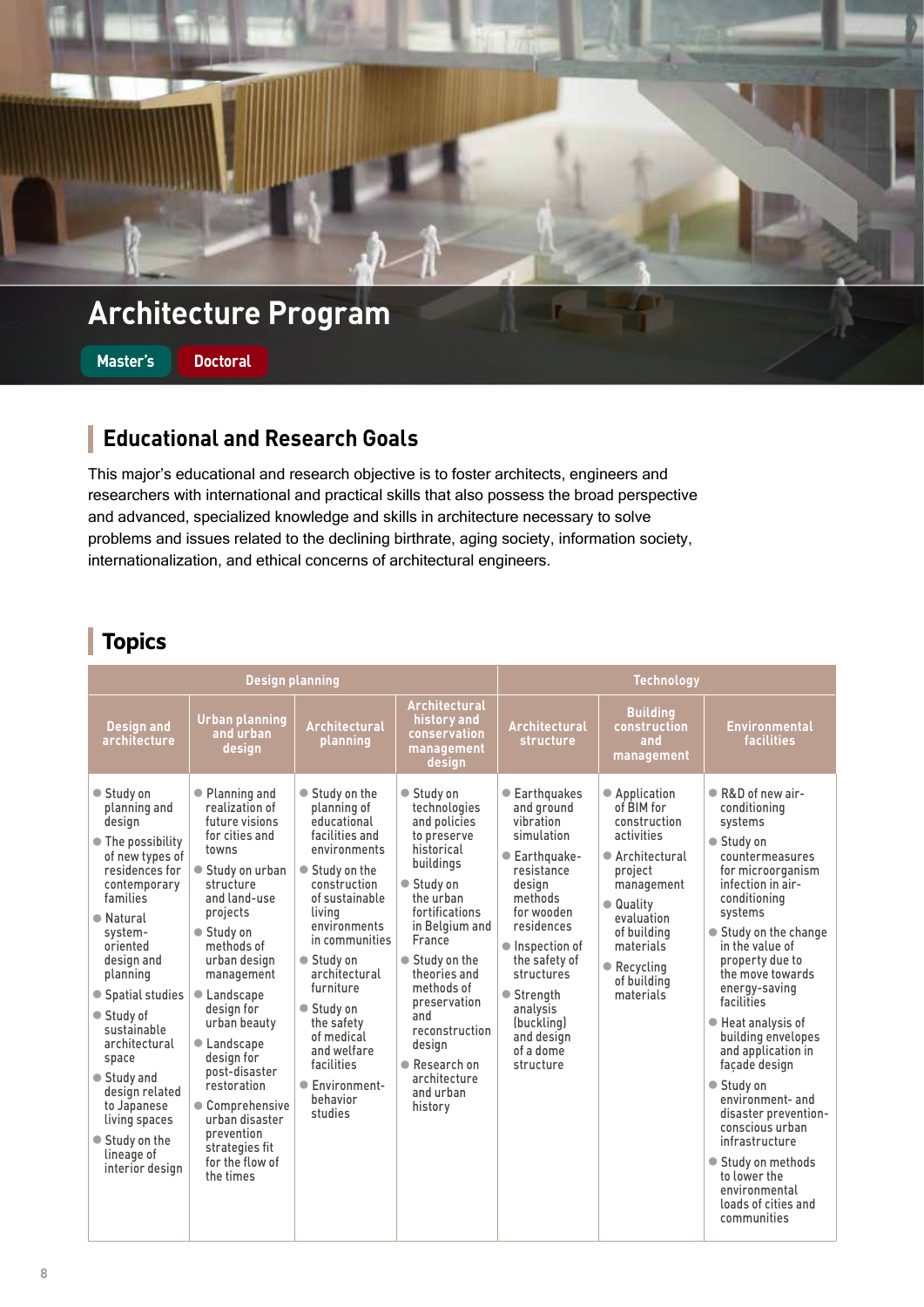

### **Educational and Research Goals**

This major's educational and research objective is to foster technical leaders, engineers and other practitioners that can meet society's demand for global engineers. They develop the internationally recognized communication skills, broad perspective and sense of ethics, strong sense of goal achievement and management sense based on a deep knowledge of the principles and applications of engineering-related fields.

### **About JABEE Accreditation**

Our Systems Design Program became the first master's degree program in the engineering (combined or new disciplines) and engineering-related fields to receive Japan Accreditation Board for Engineering Education (JABEE) accreditation.

#### **Guaranteeing the international equivalence of education quality**

JABEE-accredited programs are recognized as the virtual equivalents of training programs for engineers elsewhere in the world.

**Acquiring associate professional engineer status while working is possible**

You can acquire associate professional engineer credentials in half the usual time (two years) by completing the accredited Systems Design Program.

#### **Benefits for students who complete the program**

1. Exempt from the national First-Step Professional Engineer Examination 2. Possessing engineer-in-training qualifications, they can acquire national associate professional engineer

status simply by registering Note: Upon accumulating a minimum of four years of experience, they can become professional engineers if they pass the Second-Step Professional Engineer Examination.

| <b>MOT (Management of Technology)</b>                                                                                                                                                                                                                                                                                                                                      |                                                                                                                                                                                                                                                                                                                                                                                                                                                                |                                                                      |                                                                                                         |                                                           |                                                                                                                                                                             |  |  |  |
|----------------------------------------------------------------------------------------------------------------------------------------------------------------------------------------------------------------------------------------------------------------------------------------------------------------------------------------------------------------------------|----------------------------------------------------------------------------------------------------------------------------------------------------------------------------------------------------------------------------------------------------------------------------------------------------------------------------------------------------------------------------------------------------------------------------------------------------------------|----------------------------------------------------------------------|---------------------------------------------------------------------------------------------------------|-----------------------------------------------------------|-----------------------------------------------------------------------------------------------------------------------------------------------------------------------------|--|--|--|
| <b>Technological</b><br>management                                                                                                                                                                                                                                                                                                                                         | <b>Machine</b>                                                                                                                                                                                                                                                                                                                                                                                                                                                 | <b>Chemistry</b>                                                     | <b>Electric and</b><br>electronics                                                                      | <b>Informatics</b>                                        | <b>Architecture</b>                                                                                                                                                         |  |  |  |
| • Cloud casting<br>● Practical study on MOT<br>● Highly safe automobile<br>control<br>● Next-generation<br>mobility<br>• Acquisition and<br>employment<br>of technology<br>in corporate<br>management<br>● Economic policy<br>including business<br>economics and<br>intellectual property<br>policy<br>• Property policy<br>• Corporate strategy<br>and business strategy | $\bullet$ New energy and next-<br>generation vehicles<br>$\bullet$ Hydrogen system for<br>fuel cell<br>• Precision processing<br>for 3D fine shape<br>• Planning and<br>evaluation of<br>comprehensive<br>transport system<br>$\bullet$ Highly efficient<br>production system<br>● Creation of comfort<br>and system design<br>● Effect of mechanical<br>stimulation on myocyte<br>differentiation<br>● Musculoskeletal<br>simulator<br>• Cellular measurement | ● Synthesis<br>of natural<br>products with<br>biological<br>activity | ● Optimization of<br>feeding system<br>and train<br>operation<br>● Evaluation<br>of transport<br>system | $\bullet$ Big data<br>analysis<br>● Real-world<br>sensing | ● Architectural<br>project<br>management<br>• Development<br>and evaluation<br>of economic<br>performance<br>and<br>environment-<br>friendly<br>construction<br>methodology |  |  |  |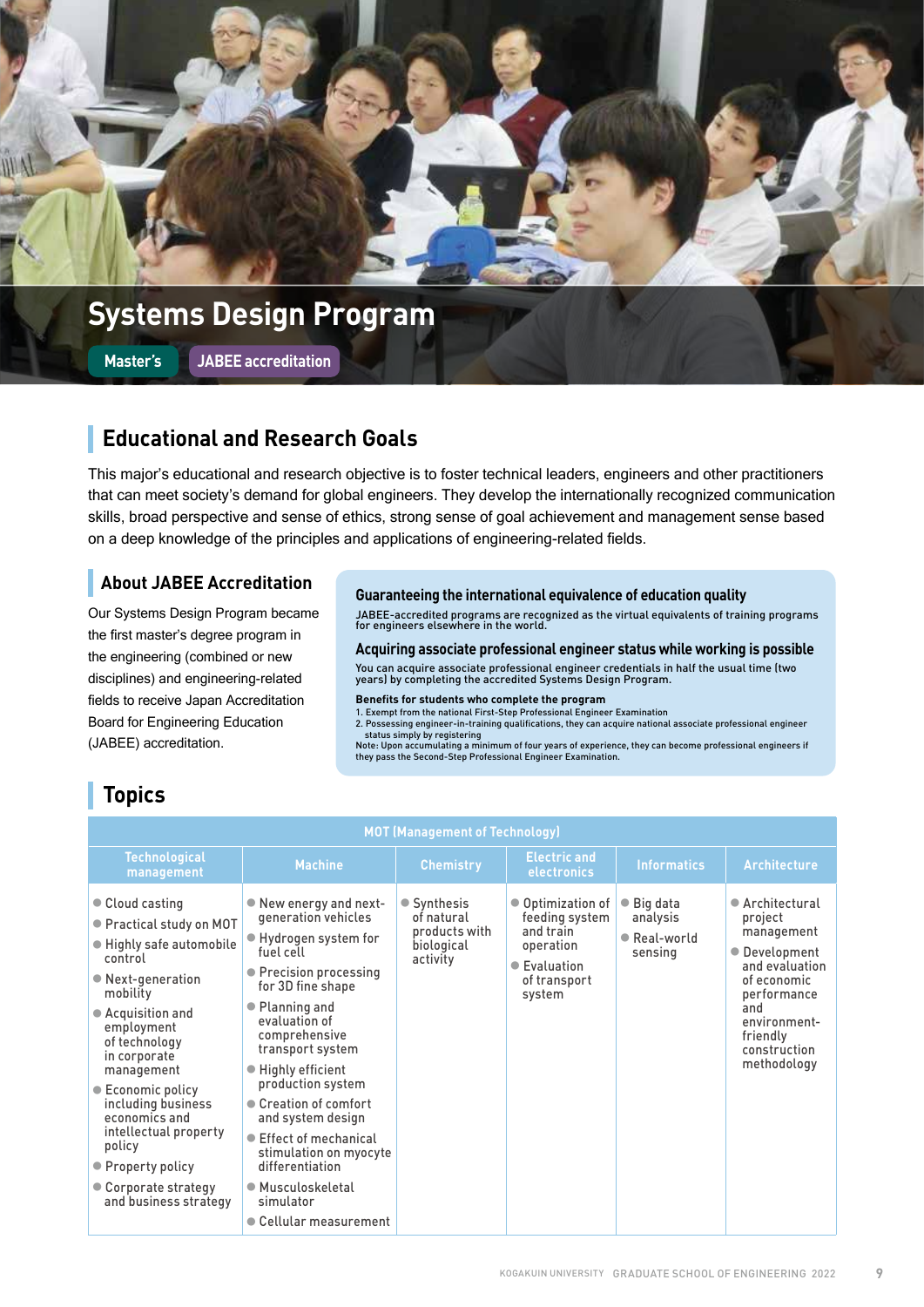### **Research Support Programs**

**Reduction**

### **Doctoral Program Research Grants**

Exceptional students in doctoral programs are selected from each major and exempted from paying half of their tuition. Fees for other expenses may also be reduced depending on conditions. The grant period is for the two years of the doctoral program.

### **Doctoral Program Research Paper Submission Assistance**

With the aim of increasing the international dissemination of our doctoral students' research results, we subsidize a portion of the submission and publication fees.

### **Exceptional Research Paper Award Program**

This program is designed to recognize graduate student research papers published in peer-reviewed academic journals that have been judged to possess particularly high academic merit. Recipients receive a certificate of commendation at the graduation ceremony and 50,000 yen as a supplementary prize.

#### ı **International Conference Attendance Subsidy for Graduate Students**

When graduate students present their research papers at international academic conferences, we subsidize their transportation expenses (economy class round-trip airfare) according to their TOEIC® scores. We also subsidize their transportation, registration and accommodation expenses for domestic presentations.

### **Enrollment and School Fees**

| Master's programs |                          |                                                 |                                                  |                        |                                                                      |                           |  |
|-------------------|--------------------------|-------------------------------------------------|--------------------------------------------------|------------------------|----------------------------------------------------------------------|---------------------------|--|
|                   |                          | School fees                                     |                                                  | Various dues           |                                                                      |                           |  |
| Type              |                          |                                                 | Supporters association dues<br>Personal accident |                        | <b>Total</b>                                                         |                           |  |
|                   | Enrollment fee           | Tuition, lab fee, facilities<br>maintenance fee | <b>Admission fee</b>                             | <b>Association fee</b> | insurance for students<br>pursuing education<br>and research premium |                           |  |
| First year        | ¥250,000*<br>( \$2, 212] | ¥1,050,000<br>( \$9, 292]                       | ¥15,000*<br>( \$133]                             | ¥13,000<br>( \$115]    | ¥2,430<br>(522)                                                      | ¥1,330,430<br>( \$11,774] |  |

| Doctoral programs |                          |                                                 |                             |                        |                                                                      |                           |  |  |
|-------------------|--------------------------|-------------------------------------------------|-----------------------------|------------------------|----------------------------------------------------------------------|---------------------------|--|--|
|                   | School fees              |                                                 | Various dues                |                        |                                                                      |                           |  |  |
| Type              |                          |                                                 | Supporters association dues |                        | Personal accident                                                    | Total                     |  |  |
|                   | Enrollment fee           | Tuition, lab fee, facilities<br>maintenance fee | <b>Admission fee</b>        | <b>Association fee</b> | insurance for students<br>pursuing education<br>and research premium |                           |  |  |
| First year        | ¥250,000*<br>( \$2, 212] | ¥958,000<br>( \$8,478]                          | ¥15,000*<br>( \$133]        | ¥13,000<br>( \$115]    | ¥3,620<br>( \$32]                                                    | ¥1,239,620<br>( \$10,970] |  |  |

(The amounts in the parentheses are for reference purposes only. The exchange rate used is  $$1 = $113$ .)

#### Notes

ı

- 1. Tuition and lab and facilities maintenance fees can be paid in two separate installments.
- 2. Alumni and class association fess (¥20,000 and ¥10,000, respectively) are due when paying the first school fees for the final year. Alumni association fees and reunion fess for alumnae of our university and graduate school will be determined separately.
- 3. The parents or guarantors of international students receive full exemptions from supporters association admission fees and dues.

4. Items marked with an asterisk (\*) are only paid during the first year.

#### **[Master's program]**

● The master's program enrollment fee is ¥50,000 for Kogakuin University graduates.

- Recommended candidates from within Kogakuin University receive full exemptions from master's program enrollment fees.
- Students who have graduated from Kogakuin University receive full exemptions from supporters association admission fees.

**[Doctoral program]**

- Students who have completed a Kogakuin University graduate school program receive full exemptions from doctoral program enrollment fees.
- Students who have completed master's programs at Kogakuin University receive full exemptions from supporters association admission fees.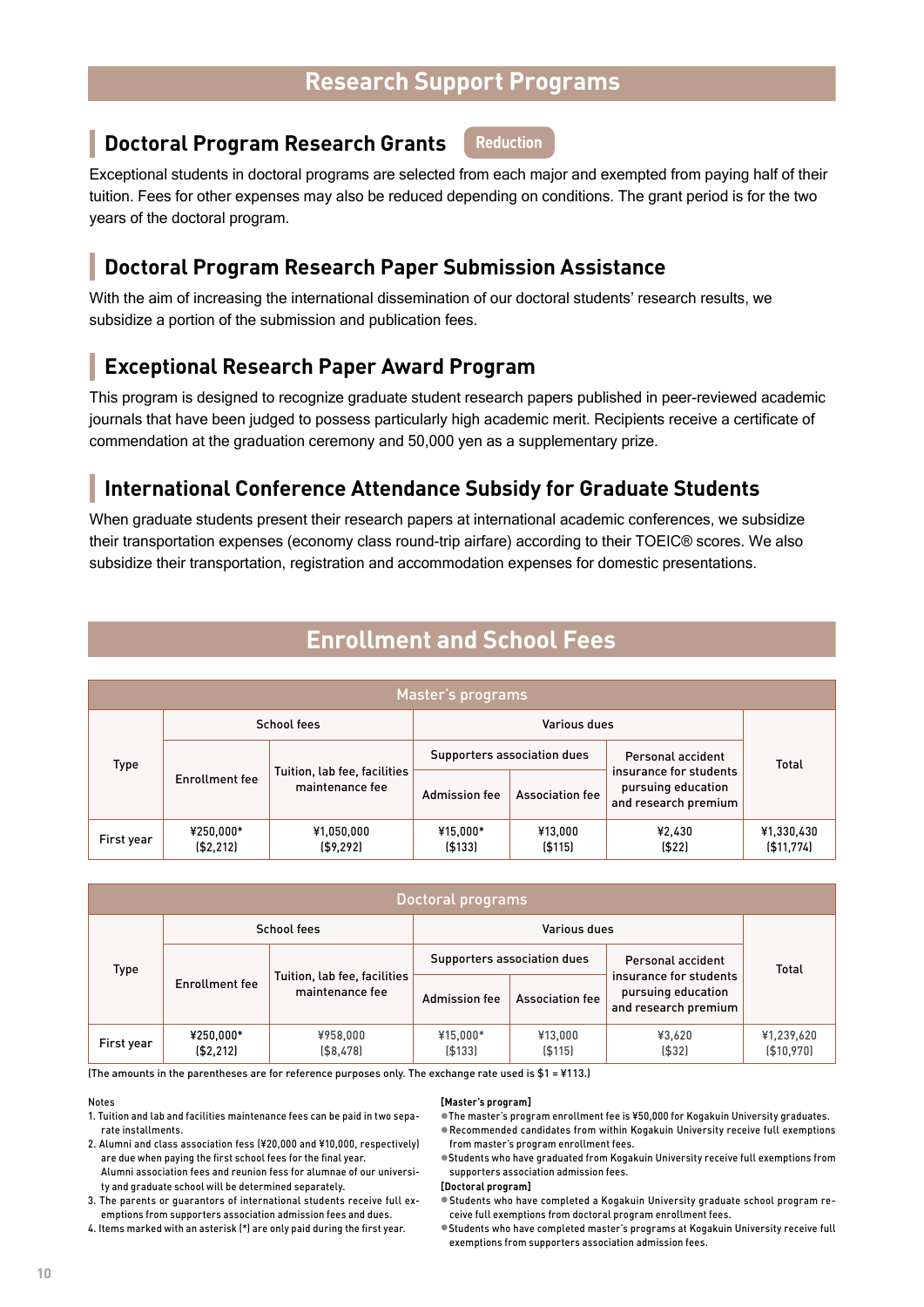### **Campuses**

### **Shinjuku Campus**

**1-24-2 Nishi Shinjuku, Shinjuku-ku, Tokyo 163-8677 Tel: 03-3342-1211 (main switchboard)**



The Shinjuku Campus is conveniently located in the city center just a five-minute walk along the underground walkway from Shinjuku Station. The campus consists of a 29-story highrise building located in the Shinjuku Skyscraper District. All juniors and seniors from every faculty/school and department study at the Shinjuku campus.

Exterior view





Librar



Atrium

#### **Hachioji Campus**

**2665-1 Nakano-machi, Hachioji-shi, Tokyo 192-0015 Tel: 042-622-9291 (main switchboard)**



Kogakuin 125th Memorial Education Center and Student Center

The Hachioji Campus is a lush green campus that covers an area of about  $230,000 \text{ m}^2$ . It features large-scale laboratory facilities and research facilities. All first-year and second-year undergraduate students study at the Hachioji Campus.





Large Classroom



Japanese Archery Range

Dream Building Workshop



Sports Field

### **Directions**

#### **Shinjuku Campus Hachioji Campus**

- A 5-min. walk from the west exit of JR Shinjuku Station (Yamanote, Chuo, Sobu, Saikyo, Shonan-Shinjuku lines)

- A 5-min. walk from Shinjuku Station (Keio, Odakyu, Marunouchi, Toei Shinjuku, Toei Oedo lines)

### **Transportation from Narita and Haneda Airports**

- From JR Hachioji Station (Chuo, Yokohama, Hachiko lines): Take the Nishi Tokyo Bus (direct) from North Exit Bus Stop 15 and get off Kogakuin-mae bus stop (15 min.)

Take the Nishi Tokyo Bus from North Exit Bus Stop 6 and get off at Kogakuin Daigaku bus stop or Kogakuin Daigaku-nishi bus stop (20 min.)